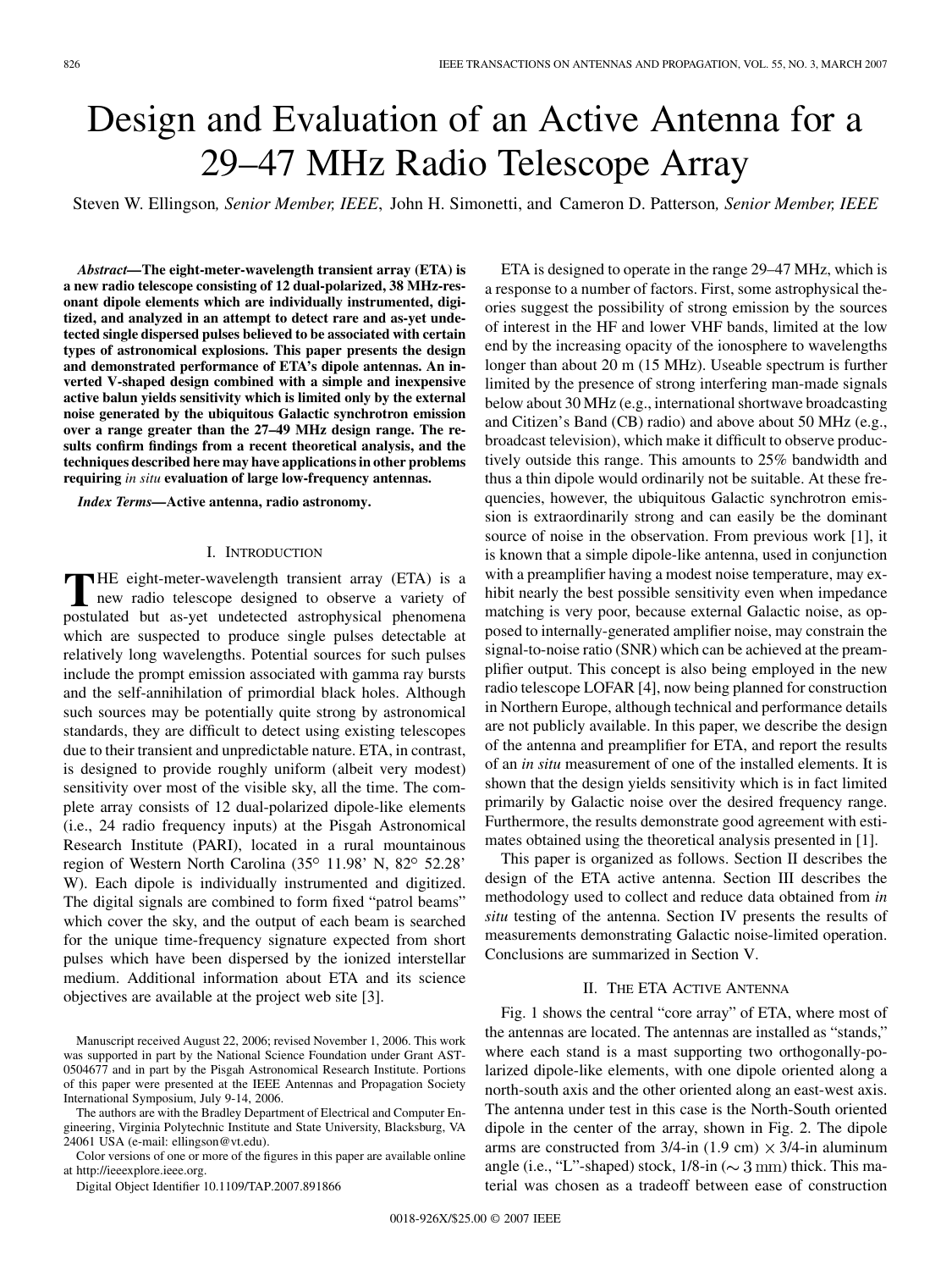<span id="page-1-0"></span>

Fig. 1. The 10-element core array of ETA. The antenna under test is in the center. The remaining 9 antenna stands form a circle of radius 8 m.



Fig. 2. The ETA antenna stand under test, showing dipole arms and feed region in greater detail.



Fig. 3. Key dimensions of the dipole.

(favoring thinner dimensions) and bandwidth (favoring thicker dimensions). Alternatives considered included stranded copper wire (diameter  $\sim 1.5$  mm), which is very easy to work with but yields insufficient impedance bandwidth to cover the range 29–47 MHz; and 3/4-in wide  $\times$  1/8-in thick aluminum strip stock, which yielded acceptable bandwidth but lacked sufficient rigidity. Angle stock, in contrast, is quite rigid and exhibits slightly greater bandwidth than strip stock. The tips of each dipole are stabilized using nylon rope which is staked to the ground; this is primarily to prevent damage due to high wind speeds.

The dipole dimensions are shown in Fig. 3. The total length of a dipole (including both arms and feed gap) is 3.8 m, which was selected to make the dipole resonant at approximately 38 MHz, which is the center of the frequency range of interest. The dipole arms are bent down at an angle of 45<sup>o</sup> to broaden the pattern. Although the pattern is of interest in this application, this is quite



Fig. 4. Mast end cap removed to show mounting of preamplifiers and connection to dipoles.



Fig. 5. Cover removed from a preamplifier to show circuit board and connections to dipole (right) and coaxial cable (left).

difficult to measure due to the large size of the antenna and its complex interaction with the ground. Predictions of the pattern for this geometry, obtained from moment method calculations, are presented in [\[1\].](#page-5-0) As one might expect, the pattern has maximum at zenith and null along the horizon, with little variation between E- and H-planes and some variation over the design frequency range.

The antenna terminals are located at the top of a mast 2-m in height, corresponding to approximately one-quarter wavelength above the ground at resonance. The mast is constructed from PVC electrical conduit of diameter 4-in (10 cm).

Each dipole is connected to a preamplifier located inside the mast, separated from the dipole by an ABS plastic end cap as shown in Fig. 4. The interior construction of the preamplifier is shown in Fig. 5. The preamplifier is a custom design adapted from previous work [\[5\].](#page-5-0) The design consists of two Mini-Circuits GALI-74 monolithic microwave integrated circuit (MMIC) amplifiers [\[6\]](#page-5-0) arranged as a differential pair, with one dipole arm attached to each amplifier. Each GALI-74 has an input impedance of 50  $\Omega$ , thus the preamplifier presents an input impedance of 100  $\Omega$  to the dipole. Each MMIC is powered using a 9 VDC supply which is current-limited using a 56  $\Omega$  bias resistor. The amplifier outputs are combined through a Mini-Circuits ADT2-1T-1P surface-mount transformer [\[7\]](#page-5-0), configured as a balun. The single-ended output of the transformer is output to coaxial cable through a Type-N connector. Additional details, including schematics and circuit board layout files, are available at [\[3\].](#page-5-0) This design yields  $23.25 \pm 0.15$  dB gain over the range 29–47 MHz, as determined by measurement. The noise temperature of the preamplifier is estimated to be roughly 300 K, which has not been measured directly but is consistent with the findings presented later in this paper.

The 100  $\Omega$  input impedance of the preamplifier does not yield the optimal impedance match over the design range; in fact,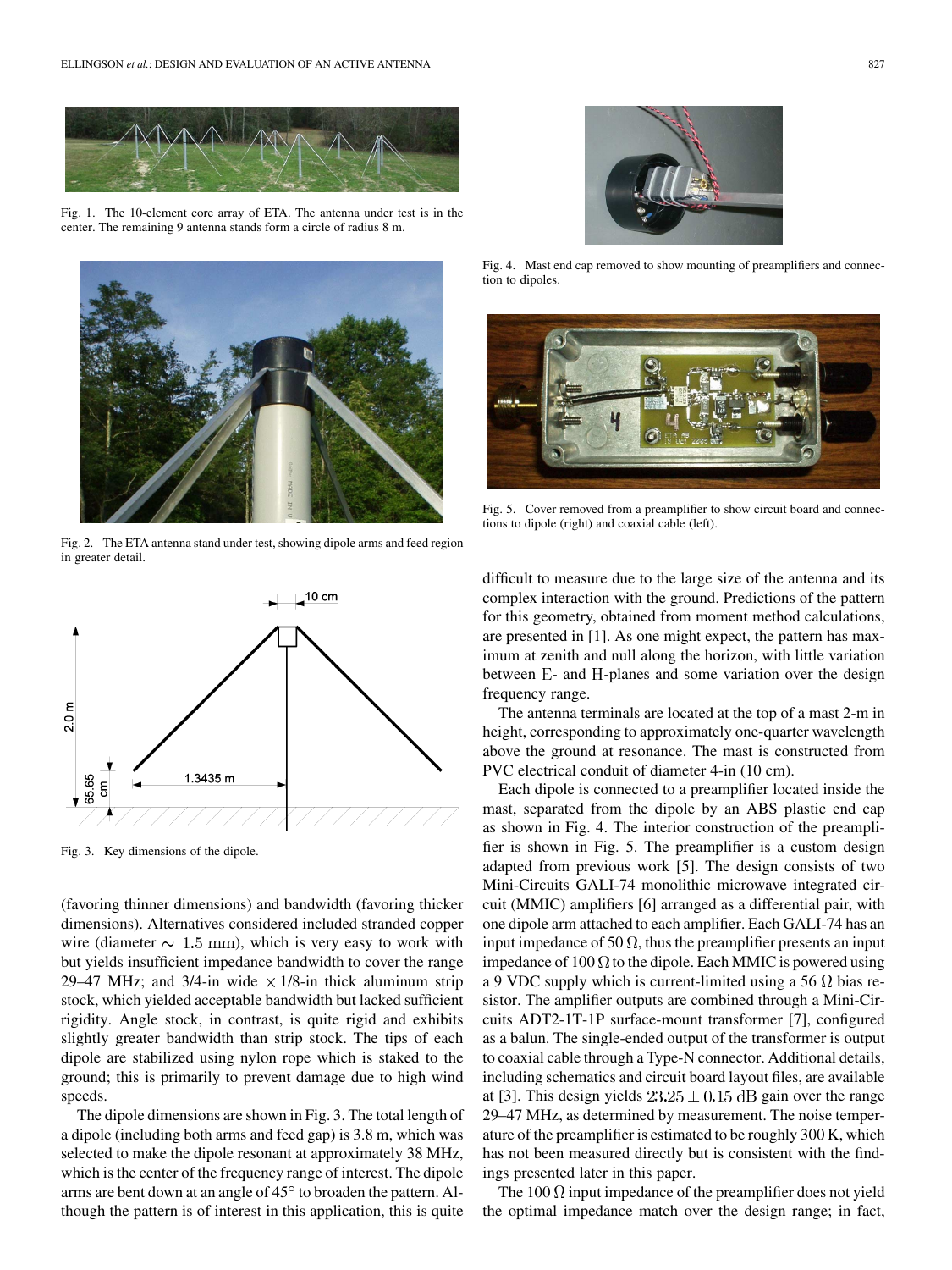<span id="page-2-0"></span>a higher impedance could significantly improve the quality of the match above 38 MHz [\[1\]](#page-5-0). However, it is demonstrated in [Section IV](#page-3-0) that the sensitivity of this design is strongly dominated by external (Galactic) noise; thus, any additional improvement in the match would not significantly improve sensitivity. Furthermore, to increase the input impedance of this design would necessitate the use of additional passive components between the dipole and the MMIC amplifiers, which would certainly increase the noise figure as well as the overall complexity and cost.

As there is no filter present between the dipole and the preamplifier, an important practical consideration is the linearity of the preamplifier. The input-referred 1-dB compression point of this design has determined by measurement to be  $-3$  dBm, which seems to be sufficiently linear to avoid detectible intermodulation under the RFI conditions present at the ETA site.

Components in the signal path which are not part of the active antenna but are relevant to its measurement and analysis are as follows. The output of the preamplifier is connected to RG-58  $(50 \Omega)$  coaxial cable. For the antenna under test in this paper, the cable is 32 m in length and introduces 3.2 dB loss at 38 MHz with a frequency dependence proportional to  $\nu^{-0.5}$ , where  $\nu$ is frequency. The signal passes through a PolyPhaser Model IS-B50LN-C0 lightning protector, which has VSWR better than 1.1:1 and insertion  $\text{loss} < 0.1 \text{ dB}$  over the frequency range of interest, and thus has negligible effect. The signal is then processed through an analog receiver of custom design which amplifies and filters the signal (no mixing or tuning). The analog receiver provides 52.2 dB gain at 38 MHz, and is  $-1.2$  dB and  $-1.8$  dB down at 29 and 47 MHz, respectively, all determined by measurement. It is the analog receiver that provides frequency selectivity; the preamplifier response in contrast is essentially flat from 10 to 80 MHz.

#### III. METHODOLOGY

The main objective of this evaluation is to confirm that the sensitivity of the dipole-preamplifier combination is strongly limited by the irreducible noise associated with the Galactic synchrotron emission, as opposed to any internal or terrestrial noise mechanism. The strategy shall be to measure the power spectrum at the output of the analog receiver, remove the frequency responses (including gain) of all components, and then compare the result to separate, well-established values for the Galactic background.

Measurement and removal of the frequency response is straightforward for all components except for the antenna itself. The size and method of installation of the antenna make it quite difficult to measure accurately *in situ*. For the purposes of this testing, however, the antenna can be conveniently characterized using the methodology described in [\[1\]](#page-5-0). In this approach, the antenna is described in terms of its impedance mismatch efficiency (IME), which is defined as  $1 - |\Gamma|^2$  where  $\Gamma$  is the reflection coefficient at the interface between the dipole and (in this case) the 100  $\Omega$  "preamplifier" (henceforth: "active balun'') input impedance. In effect, IME is the fraction of the antenna temperature  $T_{\rm sky}$  that is effectively delivered to the active balun. IME in this case was determined using calculations of the antenna terminal impedance obtained from



Fig. 6. Impedance mismatch efficiency (IME) of an ETA dipole connected to a  $100 \Omega$  active balun input impedance.



Fig. 7. *Solid/Top*: The transfer function including the active balun, coax, and analog receiver. *Broken/Bottom*: Same, except now including the antenna response (IME).

NEC-2 moment method software, in which the dipole arms were modeled as aluminum wires of circular cross section having diameter equal to the width of the angle stock (1.9 cm). In these calculations, the ground is included and is assumed to have conductivity  $\sigma = 5 \times 10^{-3}$  S/m and relative permittivity  $\epsilon_r = 13$ . The resulting IME shown in Fig. 6.

The transfer function including only the active balun, coaxial cable, and analog receiver is shown in Fig. 7. The same result including IME is also shown. The latter is the expected total transfer function from antenna temperature (nominally dominated by Galactic noise) to the output of the analog receiver.

The output of the analog receiver was captured using a spectrum analyzer interfaced to a laptop PC, which provided automated control and data archiving. To ensure linear and unbiased measurement of the noise spectrum, the spectrum analyzer was configured to use "sample" mode detection, as opposed to "quasi-peak" detection mode (the default mode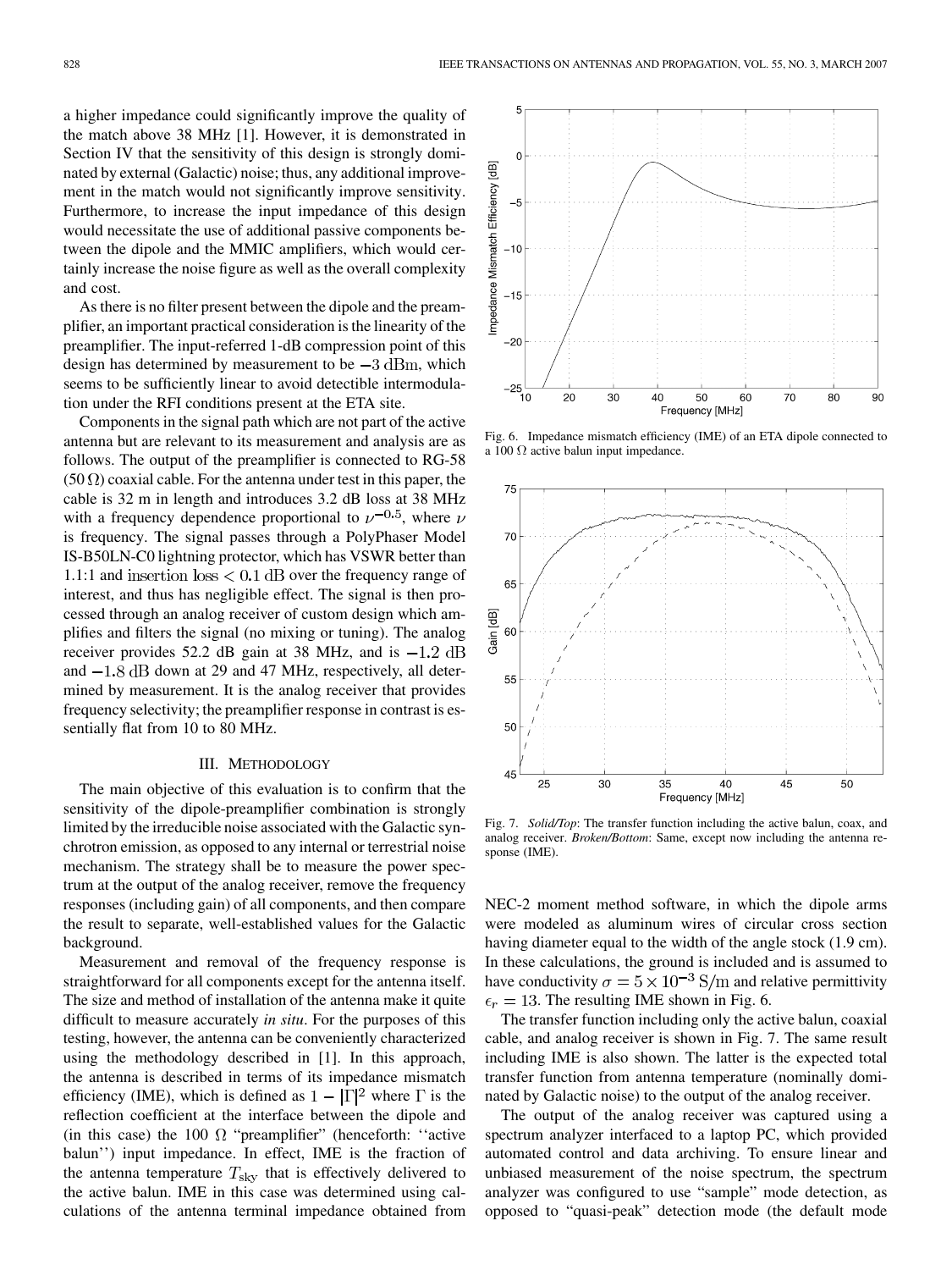<span id="page-3-0"></span>for most spectrum analyzers). Removal of the instrumental responses described above yields an estimate of the power spectral density  $S_{\text{sky}}$  at the antenna terminals under matched load conditions. This is converted to antenna temperature via the relationship  $S_{\rm sky} = e_r k T_{\rm sky} \Delta \nu$ , where k is Boltzmann's constant  $(1.38 \times 10^{-23} \text{ J/K})$ ,  $\Delta \nu$  is the resolution bandwidth of the spectrum analyzer, and  $e_r$  is the loss due to the finite conductivity of the materials used to make the antenna, and absorption by the imperfect (nonperfectly-conducting) ground. The former is negligible in this case, whereas the latter is shown in [\[1\]](#page-5-0) to be between 2.5 and 3.9 dB over the range 30–90 MHz (increasing with increasing frequency) for the ground conditions assumed in the antenna impedance calculation.

As explained in [\[1\]](#page-5-0), the expected value of  $T_{\rm sky}$  is approximately the same for any antenna having a roughly hemispherical pattern, and is given by

$$
T_{\rm sky} = \frac{1}{2k} I_{\nu} \frac{c^2}{\nu^2}
$$
 (1)

where c is the speed of light and  $I_{\nu}$  is intensity, which has units of W  $\rm m^{-2}$  Hz<sup>-1</sup> sr<sup>-1</sup>. From observations of the Galactic polar region by Cane [\[8\]](#page-5-0) as explained in the appendix of [\[1\],](#page-5-0) we shall assume

$$
I_{\nu} = I_g \nu_{\text{MHz}}^{-0.52} + I_{eg} \nu_{\text{MHz}}^{-0.80} \tag{2}
$$

where  $I_q = 2.48 \times 10^{-20}$ ,  $I_{eq} = 1.06 \times 10^{-20}$ , and  $\nu_{\text{MHz}}$  is frequency in MHz. The resulting value of  $T_{\rm sky}$  decreases monotonically from  $\sim 11,000$  K at 29 MHz to  $\sim 5,000$  K at 47 MHz. The general strategy shall be to compare this model for the antenna temperature of an earth-bound low-gain antenna to the derived antenna temperature starting from the spectrum analyzer measurements and removing the instrumental responses. If the agreement is sufficiently good, we can assume that the preamplifier noise temperature is sufficiently low such that the preamplifier output is strongly Galactic noise-dominated.

## IV. RESULTS

We measured the power spectral density at the output of the analog receiver continuously for approximately 2 days beginning at about 8:00 am EDT on August 2, 2006. Fig. 8 shows the output of the analog receiver integrated (averaged) over the entire observation time. The similarity to the "with IME" curve in [Fig. 7](#page-2-0) is apparent, although the measurement includes the frequency dependence of the Galactic background, as we shall soon see. Also apparent in Fig. 8 is strong RFI above 50 MHz (TV stations); note these have been suppressed by at least 50 dB by the analog receiver, but pass through the active balun at nearly full strength.

Fig. 9 shows the same data, but now calibrated to remove the analog receiver, coaxial cable, active balun, and antenna IME. Thus, this represents power actually incident on the antenna. Clearly visible is a log-linear slope in the noise floor which, as we shall see below, is attributable to the Galactic background. The noise floor exhibits a slow ripple of about 0.5 dB towards the edges of the passband which is believed to be due to a subtle impedance mismatch between the output of the active balun and the long coax cable. Also, some of the signals which interfere



 $-30$  $-35$ 

 $-40$  $-45$  $-50$ 

 $-55$  $-60$  $-65$  $-70$ 

RBW = 300 kHz

PSD [dB(mW/RBW)],

calibrate the frequency response. Strong signals above 50 MHz are analog TV Fig. 8. Output of the analog receiver: Integrated (i.e., mean) power specteristy after 2 days of continuous measurement. No attempt has been macalibrate the frequency response. Strong signals above 50 MHz are analog stati



Fig. 9. Output of the analog receiver, summarizing 2 days of continuous observations, with transfer functions of the analog receiver, coaxial cable, active balun, and antenna (IME) removed. *Top:* Maximum value ever observed, *Bottom:* Mean.

with ETA observations are apparent, including activity around 27 MHz (a combination of HF and CB communications), an intermittently strong narrowband signal at 42.6 MHz (known to be a nearby base station operated by the local state police), and various (mostly unidentified) interference between 46 and 49 MHz. The peak at 50 MHz is due to beacon (broadcast) signals in the 6-meter amateur radio band.

[Fig. 10](#page-4-0) shows the total power in a 1 MHz bandwidth at 5 frequencies spread across the band of interest, after removal of all instrumental responses including antenna IME. Results are now expressed in terms of antenna temperature. A diurnal variation is clearly visible, and is attributable to the non-uniform distribution of the Galactic noise intensity over the sky. The resulting antenna temperature is greatest when the plane of the Galaxy (including the relatively bright Galactic center) is high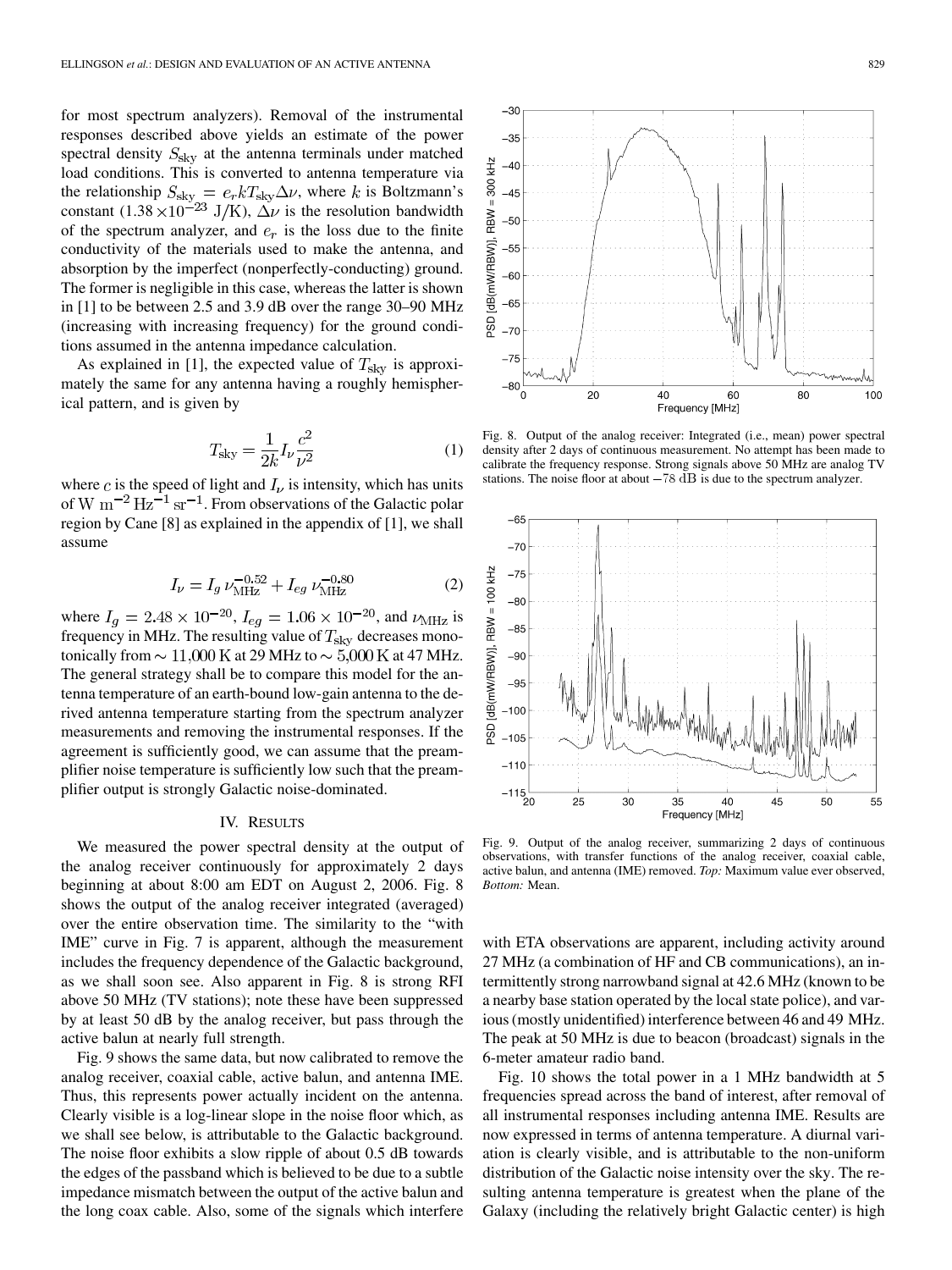<span id="page-4-0"></span>

Fig. 10. Total power in a 1 MHz bandwidth, after removal of all instrumental transfer functions, including antenna IME. Center frequencies are, top to bottom: 29.5, 34.5, 39.0, 41.5, and 46.0 MHz.

in the sky, and lowest when the polar region of the Galaxy is high in the sky. The diurnal variation appears to be the same at all frequencies with no evidence of flattening around the daily minimums, which suggests the noise being measured is strongly dominated by this mechanism.

Also apparent in Fig. 10 are bursts of interference at 10 hours and 33 hours past 00:00 local sidereal time (LST), which are of unknown origin but believed to be locally-generated. Another set of interference bursts occurring 16 hours and 29 hours past 00:00 LST are actually temporary enhancements of long-distance communications due to transient ionospheric "sporadic E" conditions. Most of the time, however, each of these bands contain no detectible signals.

It is possible to anticipate the diurnal variation observed in Fig. 10 using data extrapolated from existing astronomical surveys and thereby obtain independent confirmation that the results are consistent with Galactic noise-limited operation. Rogers, Pratap, and Kratzenberg (2004) [\[9\]](#page-5-0) demonstrated that the 408 MHz sky survey of Haslam *et al.* (1982) [\[10\]](#page-5-0) could be extrapolated to 327 MHz and used for this purpose simply by scaling the survey temperatures by the factor  $(\nu/(408 \text{ MHz}))^{-2.55}$ . Fig. 11 shows the 39 MHz result from Fig. 10 with a prediction obtained by convolving the 408 MHz survey data with a simple model for the ETA antenna pattern, scaling the result by  $((39 \text{ MHz})/(408 \text{ MHz}))^{-2.55}$ , and then dividing by 2 (3 dB) to account for ground loss. Note that the agreement is quite reasonable despite the long reach of the extrapolation and the potential for error in the antenna pattern and ground loss estimates.

Fig. 12 shows spectra obtained by averaging over about 1 hour of observations (note that effective integration time is actually much less than this due to the use of a spectrum analyzer). Peaks around 27, 42.6, 47–49, and 50 MHz are interference, as previously explained. The four spectra shown correspond to observations beginning 11:30 LST (a daily minimum), 19:00 LST (a daily maximum), and the same two times



Fig. 11. 39.0 MHz result from Fig. 10 (*solid*) shown with result predicted by extrapolation from 408 MHz sky survey (*dashed*).



Fig. 12. Frequency dependence of integrated spectrum. The thick dashed curves are predicted values of the Galactic background, including ground loss. The "maximum" curves are the integrated spectrum from two separate 1 h observations spaced 24 h apart, taken at times corresponding to maximum antenna temperature. The "minimum" curves are integrated spectrum from two separate 1 h observations spaced 24 h apart, taken at times corresponding to minimum antenna temperature.

24 hours later. Also shown is a prediction of the spectrum of the Galactic background based on the simple static sky model described in the previous section, and assuming 3 dB ground loss. Note that the measurements agree reasonably well with the static sky models. The fact that the Cane model result is close to the "minimum" result can be attributed to the fact that the Cane model is specific to the Galactic polar regions and is not applicable to the Galactic equatorial region (including the Galactic Center), which is partially visible from the observing site and significantly brighter. A modification by Duric [\[11\]](#page-5-0) based on the work of Tokarev [\[12\]](#page-5-0) (also explained in the appendix of [\[1\]\)](#page-5-0) increases  $I_q$  to 3.2  $\times$ 10<sup>-20</sup> to account for this. This modification yields a result (also shown in Fig. 12) which is very close to the "minimum" observation. The dominant